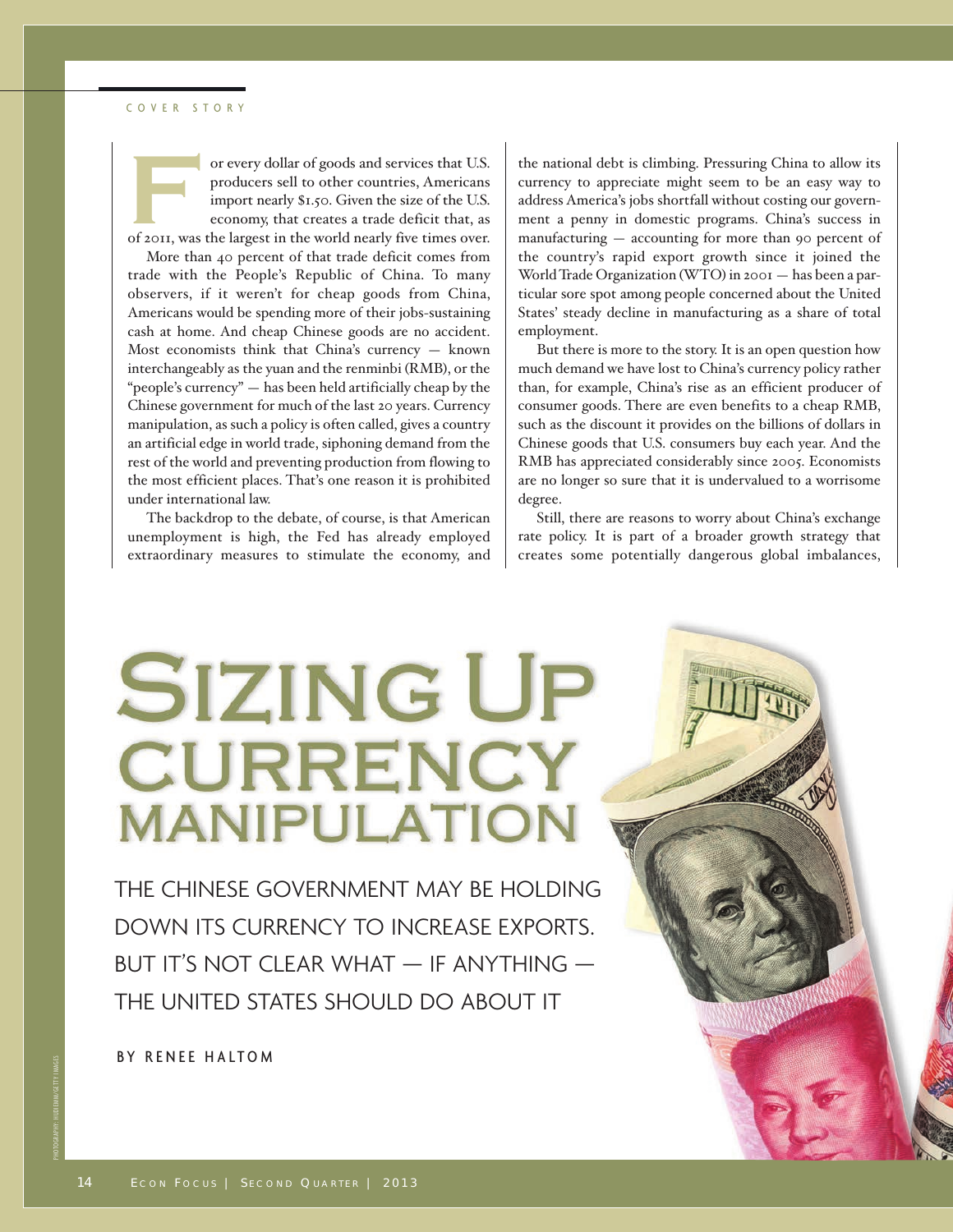which economists say can't be maintained forever. That suggests China will eventually be forced to subject its currency to stronger market forces.

## **When Is It Manipulation?**

China's official currency policy for most of the last 20 years has been some version of an exchange rate fixed to the dollar. That's the exchange rate in nominal terms, or the price at which one currency trades with another, as opposed to real exchange rates, which measure goods exchanged for goods. Many economists don't take issue with fixed exchange rates for creating stability for developing countries like China. The charge of "manipulation" comes into play when a currency is held substantially below its equilibrium value, or what it would trade at over the long run with no intervention from governments.

Currency manipulation is hard to spot, however. Exchange rates are meant to reflect the attractiveness of holding one currency versus another. If investment opportunities, purchasing power, or stability become greater in one country relative to another, its currency will probably rise. Since those are subjective concepts, there are different ways to define the equilibrium rate of exchange between two currencies. According to some theories, equilibrium is the exchange rate that balances trade or maintains a stable trade surplus. In others, it's the rate that equalizes prices or labor costs across countries. And those are just the conceptual issues; picking the appropriate measures for costs is another challenge in quantifying manipulation.

"What makes China unusual is that, as of five years ago, pretty much all the criteria gave the same answer," that the RMB was undervalued, says Jeffrey Frankel, an economist at Harvard University. That explains today's widespread belief that China is intentionally holding its currency low. But things have changed in just the last few years. After fixing

the RMB against the dollar from 1994 through 2005, China announced a new policy in 2005 that included an initial revaluation (a one-time strengthening of the RMB) of 2.1 percent. The RMB was then pegged to an unnamed basket of currencies — among which the dollar was still the most heavily weighted, Frankel's research with Columbia University economist Shang-Jin Wei has shown — and was allowed

to fluctuate by up to 0.3 percent a day. After gradually appreciating, the RMB was re-fixed to the dollar in 2008 during the tumult of the financial crisis, but in 2010 was again allowed to float slowly — very slowly in the direction of strength. In all, the RMB has risen 35 percent in the last eight years (see chart).

It is no longer clear whether the RMB is substantially undervalued. Conventional

#### **U.S.-China Exchange Rate**

The RMB has appreciated by a third since its peg against the dollar was released in 2005. The amount it might be undervalued now is unclear.



measures indicate a wide range: from a 49 percent undervaluation to even being overvalued, according to a recent paper by economist Yin-Wong Cheung at the University of California, Santa Cruz.

Since one cannot necessarily determine whether a currency has been manipulated just by looking at its price as a Depression-era central banker put it, "only God could tell" what a currency should trade at — many people point to the Chinese government's interventions in foreign exchange markets as proof of currency manipulation. Hoarding foreign assets is the traditional way in which a country holds down its exchange rate. Most governments hold foreign assets, but buying them in extremely large quantities can shift exchange rates because a government must buy foreign currency to do it, which decreases the relative global demand for its own currency. China's central bank, the People's Bank of China (PBOC), holds almost \$3.5 trillion in foreign exchange reserves. China doesn't reveal how much of that is denominated in dollars, but based on past snippets of information, many economists estimate the number is around two-thirds, held mostly in U.S. Treasury securities. That would be more Treasuries than even the Federal Reserve owns. China holds nearly three times as many total foreign reserves as Japan, the world's secondlargest holder, and almost as many as all advanced economies combined.

## **Effects on America**

An undervalued RMB would provide American consumers with a lot of artificially cheap goods. Our top consumption imports from China include small electronics — like telephones, monitors, and ADP equipment — as well as clothing, furniture, and toys, all effectively subsidized by the Chinese government.

The size of that subsidy depends on how much the RMB is undervalued, says Mark Perry, an economist at the University of Michigan-Flint and the American Enterprise Institute. The United States imported \$425 billion in goods from China in 2012. If the RMB was undervalued by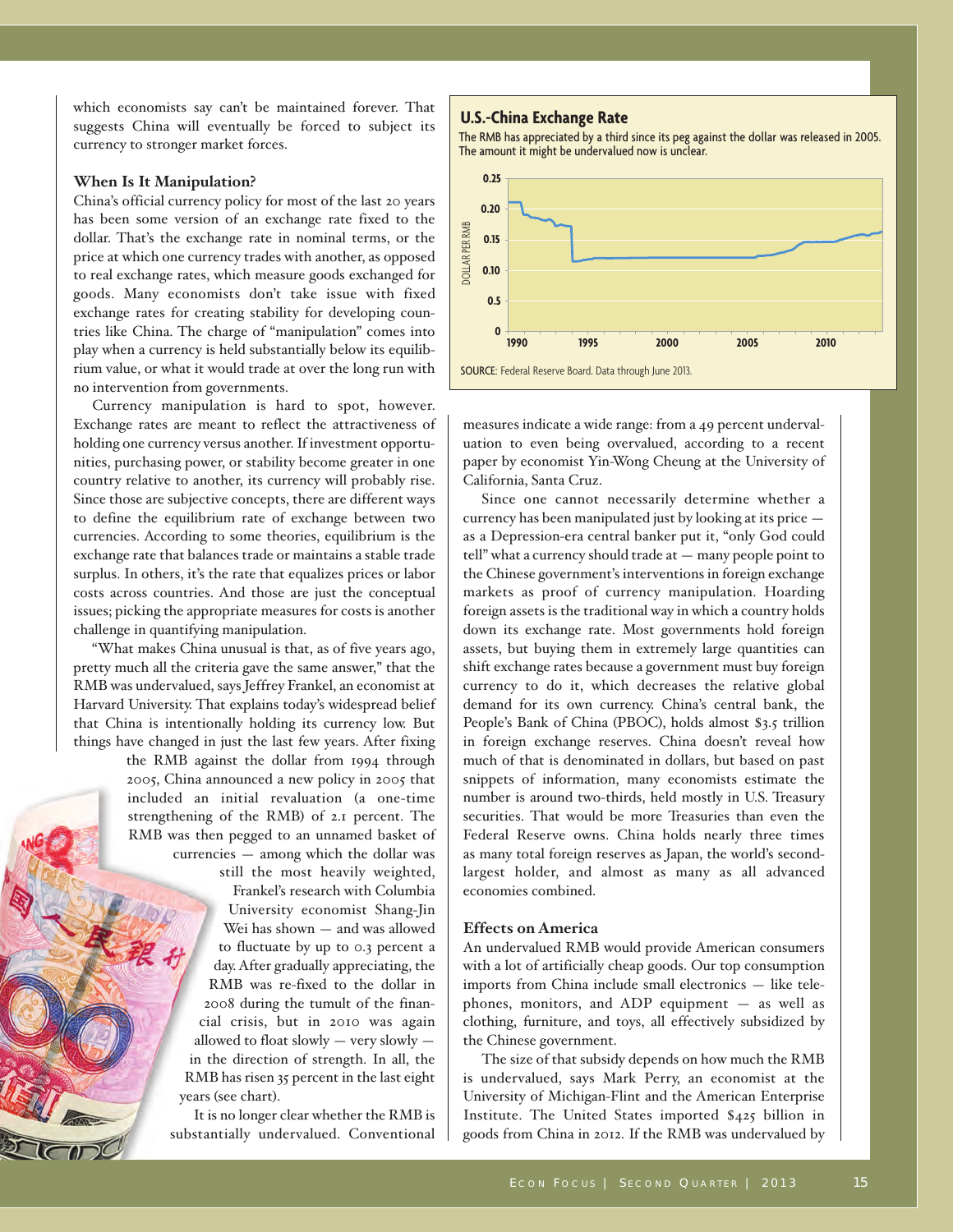5 percent — and it has most likely been undervalued by much more than that in the last decade — U.S. consumers and businesses saved \$21.3 billion, or about \$68 per person. But Perry emphasizes that's a rough estimate because fewer Chinese goods would be purchased if the subsidy were no longer present.

In fact, that is the key question in the debate over China's currency policy: How much has the policy actually boosted China's trade balance? That's a hard question to answer because many things affect bilateral trade between nations. Economist Joseph Gagnon at the Peterson Institute for International Economics recently took a novel approach. He looked directly at the dollars that governments spend on exchange rate intervention — purchases of foreign currency, which most governments share openly  $-$  and estimated how much showed up in each country's total trade balance. He found that the effect of currency interventions on trade is large: On average, between 60 and 100 cents of every dollar of currency intervention shows up in the trade balance.

But that doesn't necessarily mean ending China's currency policy would send that demand back to American firms. For many goods, particularly the labor-intensive ones that China excels at producing, "if we don't buy them from China, they're still not going to be produced here," Frankel says. And by removing China's effective subsidy, U.S. consumers could end up paying higher prices by importing more expensive manufactured goods from other major players like South Korea. Moreover, some economists argue that the United States and European governments are also plenty protectionist, hurting foreign producers via ample subsidies to the domestic agriculture industry, among others.

The effects on U.S. jobs might start to look bigger if China's currency policy encourages its competitors to follow suit. "By keeping its own currency undervalued, China has also deterred a number of other Asian countries from letting their currencies rise very much (if at all) against the dollar for fear of losing competitive position against China," economist C. Fred Bergsten of the Peterson Institute said in congressional testimony. Bergsten and Gagnon estimated that currency manipulation by more than 20 countries with South Korea, Hong Kong, Malaysia, Singapore, and Taiwan among the most active — has added between \$200 billion and \$500 billion to the U.S. trade deficit each year.

As for China alone, our bilateral trade imbalance — at almost a third of a trillion dollars last year  $-$  is not entirely what it seems. China has become a global platform for the "processing trade," the name for taking raw materials imported from the rest of the world and assembling them into final manufactured goods. The share of Chinese exports that are produced by foreign-invested enterprises (FIEs) operations owned by companies outside of China, like factories that assemble Apple's iPhone — is now almost 60 percent, up from just 2 percent in the mid-1980s. Estimates of the amount in wages, land, and returns to capital that China contributes to that production — its value added reach 55 percent at most. In other words, foreigners benefit from production in China sometimes more than the Chinese do. According to a study by Robert Johnson at Dartmouth College and Guillermo Noguera at Columbia University, our bilateral trade imbalance with China would look 40 percent smaller if adjusted for value added.

## **Pressuring China**

In sum, the offsetting effects of China's currency policy make its net effect on American jobs difficult to assess. Historically, more immediate — some might say political concerns have tended to drive U.S. action against currency manipulators. Research by Frankel and Wei found that the United States has been more likely to apply political pressure when its bilateral trade deficit with another country grows larger, and in election years when unemployment is high.

Nowadays, action from the United States would probably start with a declaration that China is a currency manipulator, a phrase that gained more notoriety during the 2012 presidential campaign. Since the 1988 Omnibus Trade and Competitiveness Act, the Treasury Department has been required to publish semiannual reports on suspected currency manipulators. The last report, issued in April 2013, declined to apply that label to China, citing the RMB's gradual appreciation over the last decade. The declaration would open the door to tariffs, capital controls (that could, for example, prohibit China from buying Treasuries), or trade sanctions. At a minimum, the label requires the United States to hold talks with offending governments.

Eight countries have been mentioned in the report since 1988, all of them Asian with the exception of Russia. The reports received less attention during the East Asian financial crisis of the late 1990s, and didn't even name any offenders in some years of the early 2000s. The United States has ramped up rhetorical pressure on China since 2003, however. Members of Congress proposed tariffs on Chinese goods, and the Treasury reports have once again recommended discussions with the Chinese government. Still, China has not been labeled a manipulator since the early 1990s.

The international path of recourse is less clear. Since the end of Bretton Woods, there have been very few cases of countries successfully pushed into revaluation, and no economically significant ones, Frankel and Wei argued. Membership rules for the International Monetary Fund (IMF) indicate that countries should "avoid manipulating exchange rates … to gain an unfair competitive advantage over other members," but the words "manipulating" and "unfair" are left undefined, and the rules include no enforcement mechanisms. Some people argue that the IMF could nonetheless publicly criticize manipulators, suspend voting privileges, or even threaten expulsion. The WTO's rules do include a resolution process, but its list of prohibited activities are limited to trade measures like tariffs and quotas, not so much exchange rates. The WTO process has never been invoked for currency manipulation, and would require the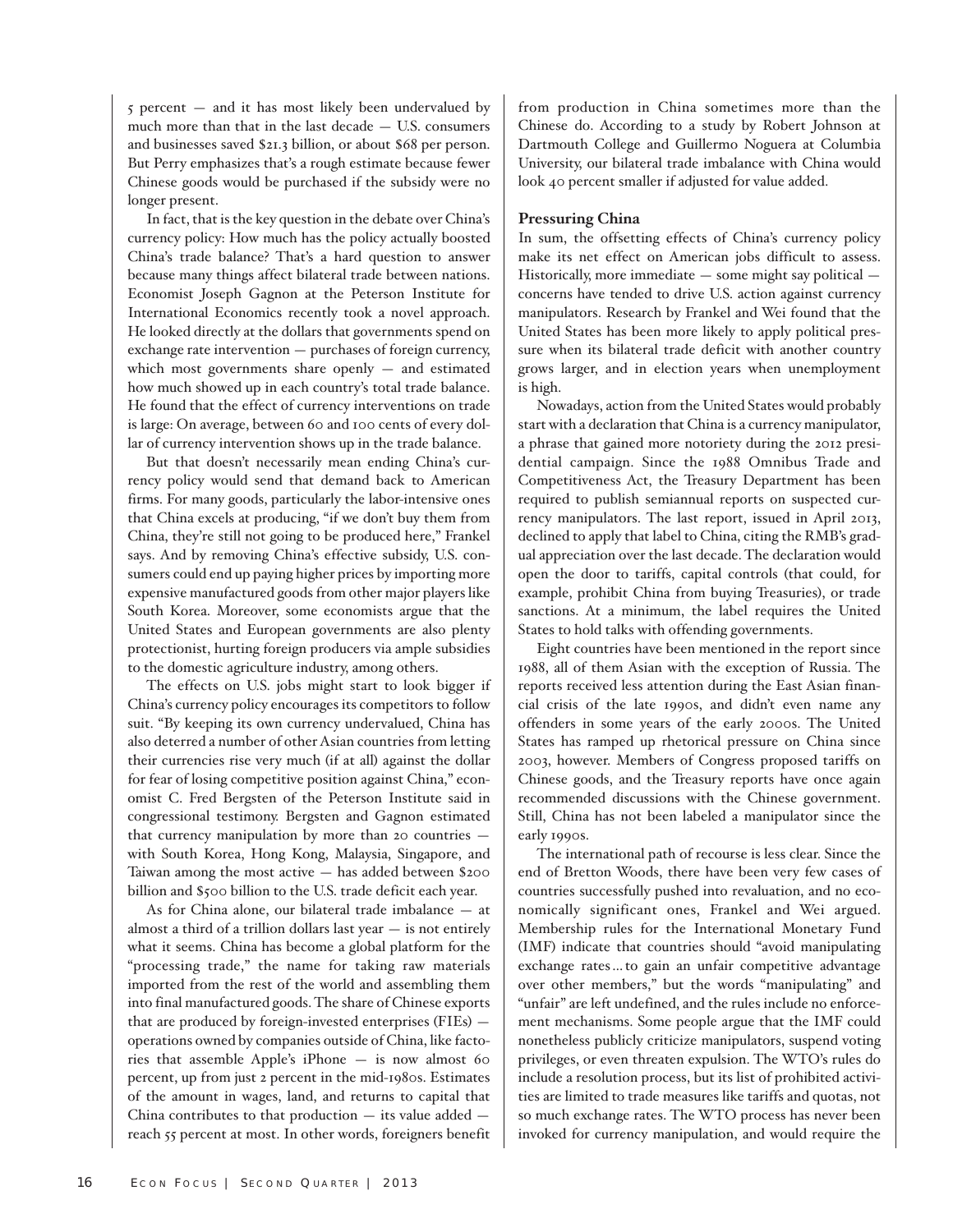cooperation of the IMF, which has thus far declined to act.

Enacting countervailing protectionist measures is tricky since tariffs on Chinese goods are equivalent to a tax on U.S. consumers, with skewed distributional effects. Few Americans work in the manufacturing plants that might compete with Chinese sellers, but hundreds of millions of Americans buy Chinese goods. In other words, the benefits of ending currency manipulation would be concentrated on a relatively small set of Americans at a cost to millions of others. For example, a 2009 tariff on Chinese tires saved at most 1,200 jobs but cost U.S. consumers \$1.1 billion in higher import prices — almost a million dollars per job according to Gary Clyde Hufbauer and Sean Lowry at the Peterson Institute. Slightly higher prices might be considered worthwhile to reduce the severe outcome of job loss, even if for a relatively small set of people. But protectionism could have larger unintended consequences. Another recent IMF study found that the protectionist measures by all countries enacted during the 2007-2009 recession reduced global trade in affected product markets by as much as 8 percent.

"Studies repeatedly show that the consumer cost of trade protection typically exceeds, by a wide margin, any reasonable estimate of what a normal jobs program might cost," according to Hufbauer and Lowry.

#### **For China's Sake**

Though the effects on the United States are up for debate, experts mostly agree the currency policy should eventually end — for China's own sake.

The currency policy creates one direct problem for China: The central bank must accumulate ever more foreign assets to stop the RMB from appreciating. That creates a dangerous mismatch on its balance sheet. The PBOC's dollar holdings are a significant share of its total assets, and they are mostly invested in low-yielding U.S. Treasury securities. That leaves the PBOC paying out more on its liabilities (denominated in RMB) than it earns on its assets (denominated in dollars). How long this can continue depends on its ability to sustain that funding imbalance. Moreover, it stands to incur huge capital losses if, or when, the RMB eventually does appreciate. With the PBOC now holding possibly more than \$2 trillion in dollar assets, those losses could be extraordinary. The mismatch gets larger each day that the currency policy continues.

More broadly, China's currency policy is just one compo-

# **Is the Fed Pushing Down the Dollar?**

After the Fed undertook quantitative easing (QE), the name for massive asset purchases to reduce U.S. interest rates and speed the economic recovery, developing countries complained. (The policies began in 2008 and continue today.) The developing countries argued that QE would weaken the dollar. That would not only siphon their exports, but also drive capital to their already inflated asset markets. Brazil's finance minister, Guido Mantega, warned in September 2010 that the Fed's policies had sparked an international "currency war" that would lead emerging markets to depreciate their own currencies to neutralize the effects. Japan and Britain have been the target of similar criticisms.

Currency manipulation and large-scale asset purchases are similar in that they are both strategies to stimulate a domestic economy. They could even have some similar byproducts, like a weaker currency and greater exports. But there's one critical difference, says economist Joseph Gagnon at the Peterson Institute for International Economics: With asset purchases, "you're trying to increase *total* spending, not just grab someone else's spending."

Still, negative spillovers from monetary easing are possible, and they happened during the Great Depression. Many countries supported their economies by expanding the money supply, which required exiting the gold standard. Countries that did so saw weaker currencies, which improved their trade balances at the expense of those that stayed tied to gold, according to a famous 1985 study by economists Barry Eichengreen at the University of California, Berkeley and Jeffrey Sachs at Columbia University. In that situation, Eichengreen noted in a recent paper, there may have been an argument for matching currency depreciation with currency depreciation — what some now call a currency war, but is more favorably known as policy coordination. That would have given all countries a domestic boost while avoiding "beggar-thy-neighbor" effects on trade.

But it works only if countries have experienced the same shocks. The difference between the 1930s and now is that economic weakness is not global: Many emerging markets are booming. Those booms could be overstimulated by easier U.S. monetary policy, even as it restores global financial markets and developed-country demand for goods from emerging markets. Currency wars might avoid unwanted trade and capital flows, but they could add to economic overheating.

Eichengreen argued that emerging economies should pursue other options, like fiscal tightening, to offset excessive capital inflows — because in the long run, QE has the potential to benefit everyone by restoring developed-country health. A 2011 study by the International Monetary Fund suggested that the net spillover effects of QE on the output of U.S. trading partners were initially positive, especially due to improvements in financial markets that added to growth. In that way, Fed Chairman Ben Bernanke said in a March 2013 speech, QE is not a policy of "beggar thy neighbor" but rather one of "enrich thy neighbor." — RENEE HALTOM